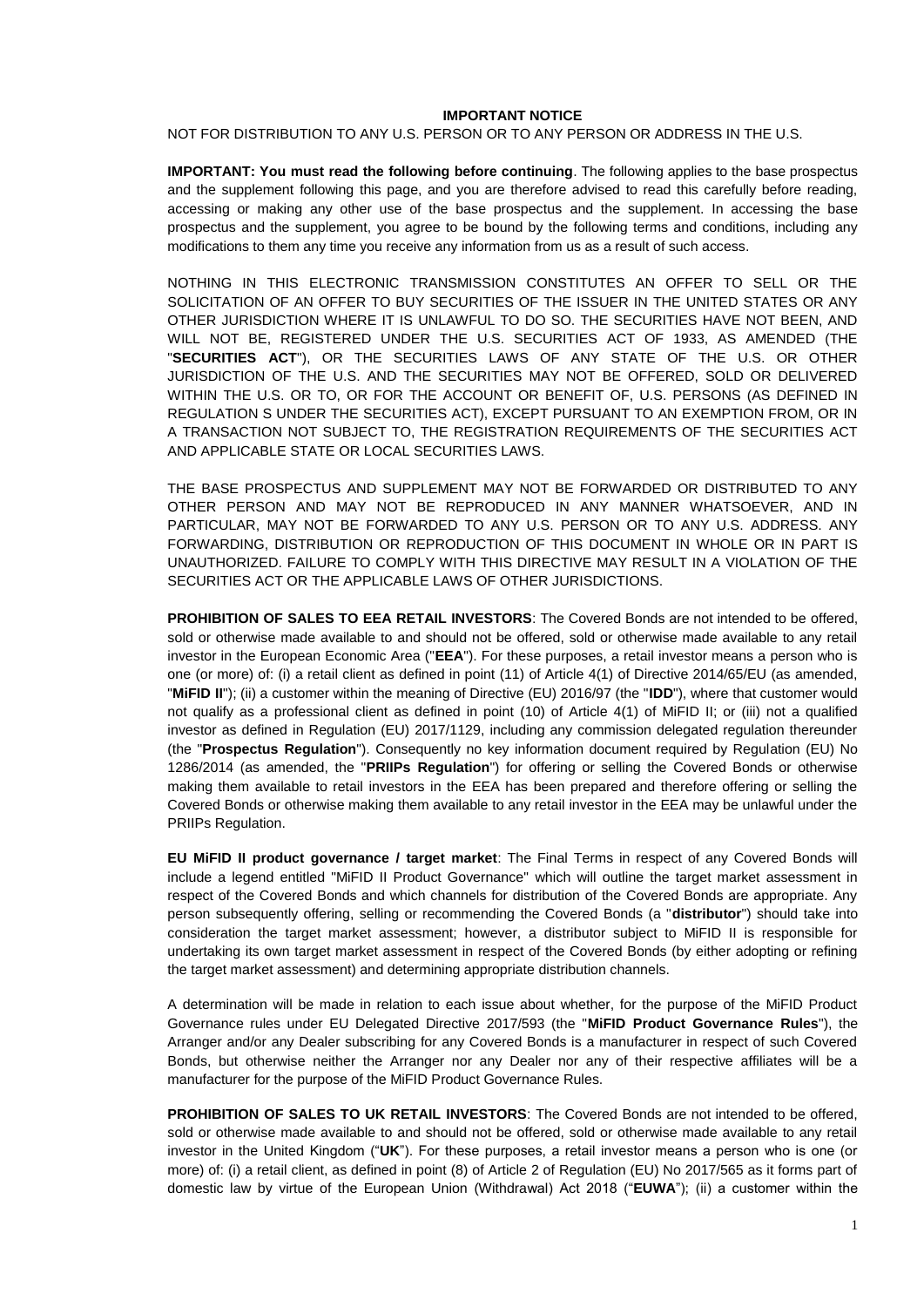meaning of the provisions of the FSMA and any rules or regulations made under the FSMA to implement Directive (EU) 2016/97, where that customer would not qualify as a professional client, as defined in point (8) of Article 2(1) of Regulation (EU) No 600/2014 as it forms part of domestic law by virtue of the EUWA; or (iii) not a qualified investor as defined in Article 2 of Regulation (EU) 2017/1129 as it forms part of domestic law by virtue of the EUWA. Consequently no key information document required by Regulation (EU) No 1286/2014 as it forms part of domestic law by virtue of the EUWA (the "**UK PRIIPs Regulation**") for offering or selling the Covered Bonds or otherwise making them available to retail investors in the UK has been prepared and therefore offering or selling the Covered Bonds or otherwise making them available to any retail investor in the UK may be unlawful under the UK PRIIPs Regulation.

**UK MiFIR product governance / target market**: The Final Terms in respect of any Covered Bonds may include a legend entitled "UK MiFIR Product Governance" which will outline the target market assessment in respect of the Covered Bonds and which channels for distribution of the Covered Bonds are appropriate. Any person subsequently offering, selling or recommending the Covered Bonds (a "**distributor**") should take into consideration the target market assessment; however, a distributor subject to the FCA Handbook Product Intervention and Product Governance Sourcebook (the "**UK MiFIR Product Governance Rules**") is responsible for undertaking its own target market assessment in respect of the Covered Bonds (by either adopting or refining the target market assessment) and determining appropriate distribution channels.

A determination will be made in relation to each issue about whether, for the purpose of the UK MiFIR Product Governance Rules, any Arranger and/or any Dealer subscribing for any Covered Bonds is a manufacturer under the UK MIFIR Product Governance Rules in respect of such Covered Bonds, but otherwise neither the Arranger nor the Dealers nor any of their respective affiliates will be a manufacturer for the purpose of the UK MIFIR Product Governance Rules."

**Benchmarks Regulation**: Interest and/or other amounts payable under the Covered Bonds may be calculated by reference to certain reference rates. Any such reference rate may constitute a benchmark under the Benchmarks Regulation. If any such reference rate does constitute such a benchmark, the relevant Final Terms will indicate whether or not the administrator thereof is included in the register of administrators and benchmarks established and maintained by ESMA pursuant to Article 36 (Register of administrators and benchmarks) of the Benchmarks Regulation. Not every reference rate will fall within the scope of the Benchmarks Regulation. Furthermore, transitional provisions in the Benchmarks Regulation may have the result that an administrator and/or a benchmark is not required to appear in the register of administrators and benchmarks at the date of the relevant Final Terms. The registration status of any administrator or benchmark under the Benchmarks Regulation is a matter of public record and, save where required by applicable law, the Issuer does not intend to update any Final Terms to reflect any change in the registration status of any administrator or benchmark.

Amounts payable under the Covered Bonds may, *inter alia*, be calculated by reference to EURIBOR or €STR which is provided by European Money Markets Institute (EMMI) or the European Central Bank (ECB) respectively. As at the date of this supplement, European Money Markets Institute, in relation to it providing EURIBOR appears in the register of administrators and benchmarks established and maintained by the European Securities and Markets Authority (ESMA) pursuant to article 36 of the Benchmarks Regulation. The European Central Bank is excluded from the scope of the Benchmarks Regulation pursuant to article 2(2)(a) of the Benchmarks Regulation, such that the European Central Bank as administrator of €STR is not currently required to obtain authorisation or registration and therefore does not appear in the aforementioned register.

**Confirmation of your Representation**: In order to be eligible to view this supplement or make an investment decision with respect to the securities, investors must not be a U.S. person (within the meaning of Regulation S under the Securities Act). This supplement is being sent at your request and by accepting the e-mail and accessing this supplement, you shall be deemed to have represented to us that you are not a U.S. person, the electronic mail address that you gave us and to which this e-mail has been delivered is not located in the U.S. (including Puerto Rico, the U.S. Virgin Islands, Guam, American Samoa, Wake Island and the Northern Mariana Islands), any States of the United States or the District of Columbia and that you consent to delivery of such supplement by electronic transmission.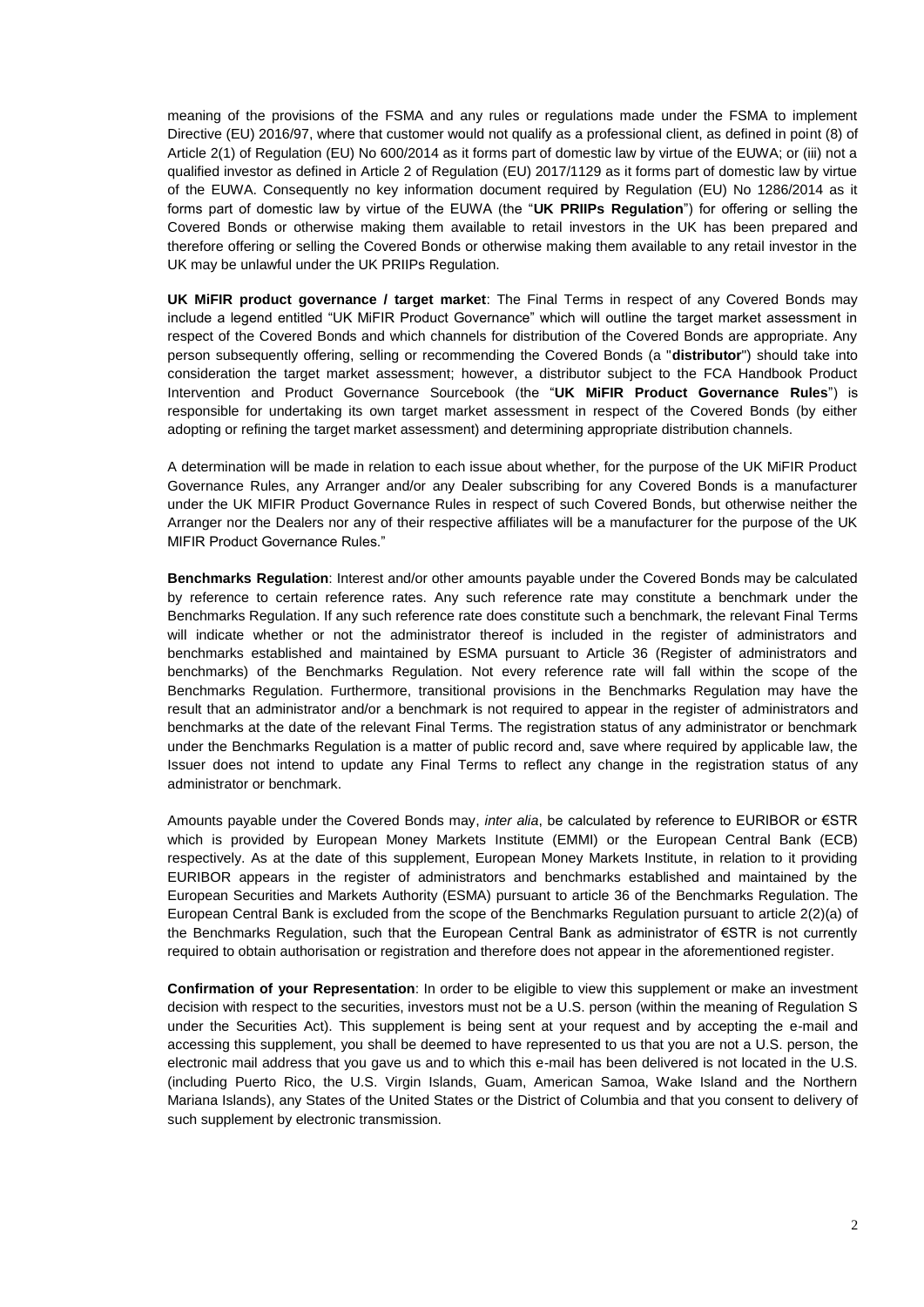You are reminded that this supplement has been delivered to you on the basis that you are a person into whose possession this supplement may be lawfully delivered in accordance with the laws of the jurisdiction in which you are located and you may not, nor are you authorised to, deliver this supplement to any other person.

The materials relating to the offering do not constitute, and may not be used in connection with, an offer or solicitation in any place where offers or solicitations are not permitted by law. If a jurisdiction requires that the offering be made by a licensed broker or dealer and the underwriters or any affiliate of the underwriters is a licensed broker or dealer in that jurisdiction, the offering shall be deemed to be made by the underwriters or such affiliate on behalf of the Issuer in such jurisdiction.

This supplement has been sent to you in an electronic form. You are reminded that documents transmitted via this medium may be altered or changed during the process of electronic transmission and consequently neither Nationale-Nederlanden Bank N.V. nor NN Covered Bond Company B.V. nor Coöperatieve Rabobank U.A. nor any person who controls it nor any director, officer, employee nor agent of it or affiliate of any such person accepts any liability or responsibility whatsoever in respect of any difference between the base prospectus distributed to you in electronic format and the hard copy version available to you on request from Nationale-Nederlanden Bank N.V. or Coöperatieve Rabobank U.A.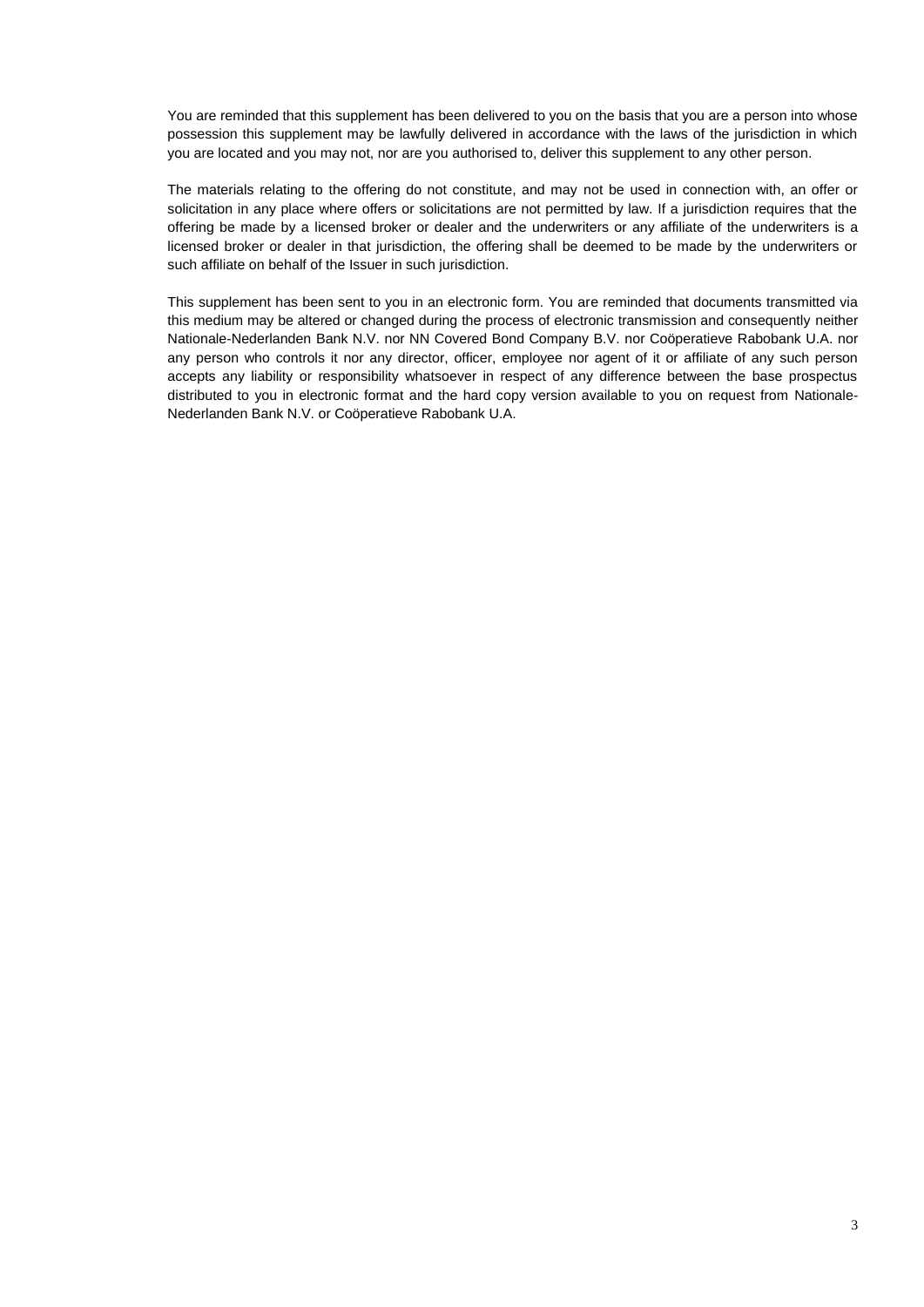# **SECOND SUPPLEMENT** TO THE BASE PROSPECTUS DATED 18 JUNE 2020



#### **Nationale-Nederlanden Bank N.V.**

*(incorporated under the laws of the Netherlands with limited liability and having its statutory seat in The Hague, the Netherlands)*

## **EUR 7,500,000,000 Covered Bond Programme**

### **guaranteed as to payments of interest and principal by**

### **NN COVERED BOND COMPANY B.V.**

*(incorporated under the laws of the Netherlands with limited liability and having its statutory seat in Amsterdam, the Netherlands)*

This supplement (the "**Supplement**") is the second supplemental prospectus to the EUR 7,500,000,000 Covered Bond Programme (the "**Programme**") of Nationale-Nederlanden Bank N.V. (the "**Issuer**") and is prepared to update and amend the base prospectus dated 18 June 2020 as supplemented on 14 September 2020 (the "**Base Prospectus**") and is supplemental to, forms part of and should be read in conjunction with the Base Prospectus. Terms defined in the Base Prospectus shall have the same meaning in this Supplement, unless specified otherwise.

This document is an amendment and a supplement to the Base Prospectus within the meaning of Regulation (EU) 2017/1129, including any commission delegated regulation thereunder (the "**Prospectus Regulation**"). The Dutch Authority for the Financial Markets (*Stichting Autoriteit Financiële Markten*) (the "**AFM**") only approves this Supplement as meeting the standards of completeness, comprehensibility and consistency imposed by the Prospectus Regulation. Such approval should not be considered as an endorsement of the Issuer nor the CBC that is the subject of this Supplement nor as an endorsement of the quality of any Covered Bonds that are the subject of this Supplement. Investors should make their own assessment as to the suitability of investing in the Covered Bonds.

The Base Prospectus and this Supplement are available on the website of the Issuer at [https://www.nn](https://www.nn-group.com/investors/debt-securities-credit-ratings/nn-bank-secured-funding.htm)[group.com/investors/debt-securities-credit-ratings/nn-bank-secured-funding.htm](https://www.nn-group.com/investors/debt-securities-credit-ratings/nn-bank-secured-funding.htm) as of the date of this Supplement and are available for viewing at the office of the Issuer at Prinses Beatrixlaan 35-37, 2595 AK The Hague, the Netherlands, where copies of the Base Prospectus and this Supplement and any documents incorporated by reference may also be obtained free of charge.

The date of this Supplement is 19 February 2021.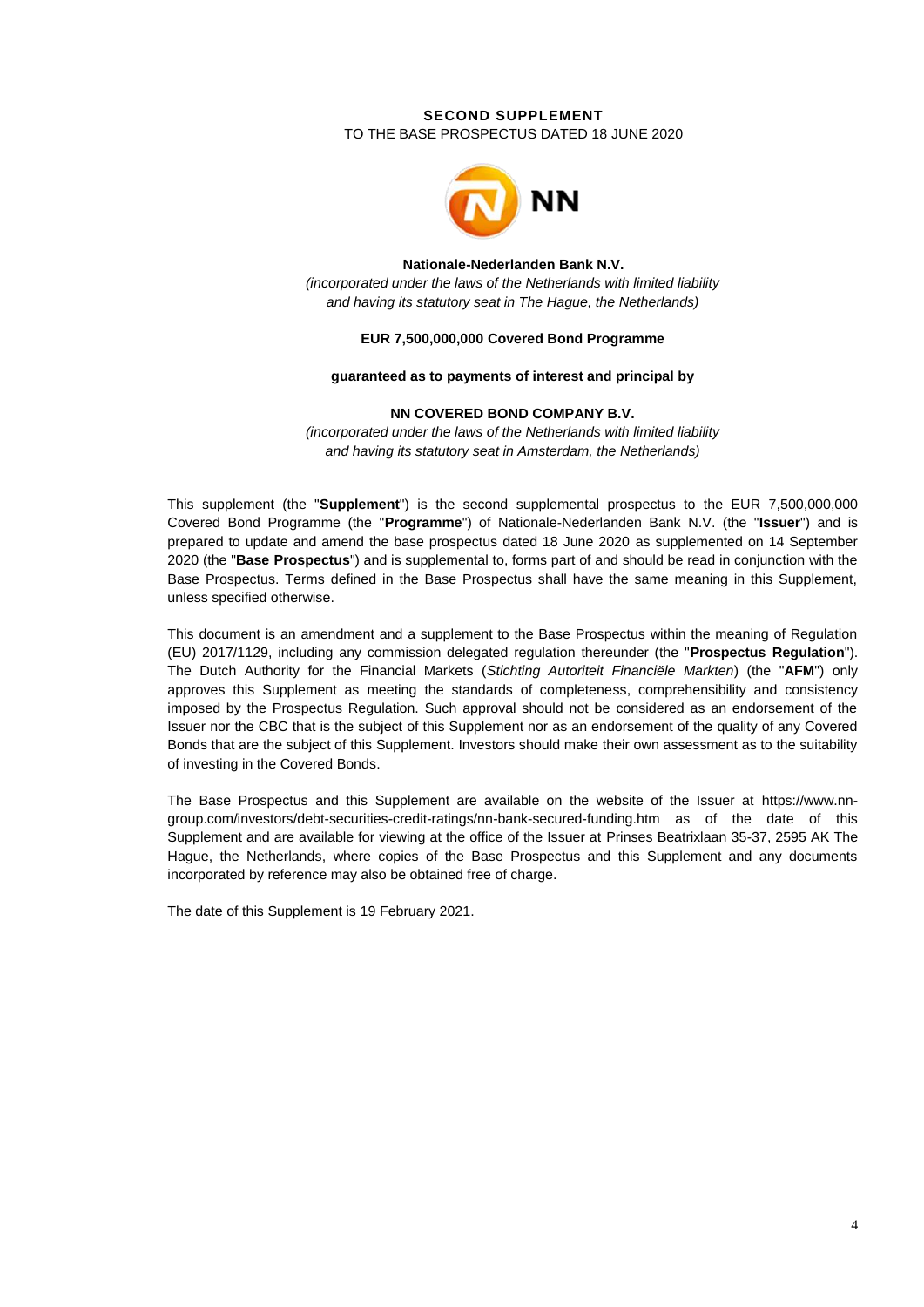# **IMPORTANT INFORMATION**

The Issuer and the CBC (only as far as it concerns the CBC) accept responsibility for the information contained in this Supplement. To the best of their knowledge the information contained in this Supplement is in accordance with the facts and does not omit anything likely to affect the import of such information. Any information from third parties identified in this Supplement as such has been accurately reproduced and as far as the Issuer and the CBC are aware and are able to ascertain from the information published by a third party, does not omit any facts which would render the reproduced information inaccurate or misleading. The Issuer and the CBC accept responsibility accordingly.

No representation, warranty or undertaking, express or implied, is made and no responsibility is accepted by the Arranger, the Dealers or the Security Trustee as to the accuracy or completeness of the information contained or referred to in this Supplement or any other information provided or purported to be provided by or on behalf of the Arranger, a Dealer, the Security Trustee, the Issuer or the CBC in connection with the Programme. The Arranger, the Dealers and the Security Trustee accordingly disclaim all and any liability whether arising in tort or contract or otherwise which it might otherwise have in respect of such information.

The Issuer will furnish an additional supplement to the Base Prospectus in case of any significant new factor, material mistake or material inaccuracy relating to the information contained in the Base Prospectus and/or this Supplement which may affect the assessment of the Covered Bonds and which arises or is noticed between the time when this Supplement has been approved and the final closing of any Series or Tranche of Covered Bonds offered to the public or, as the case may be, when trading of any Series or Tranche of Covered Bonds on a regulated market begins, in respect of Covered Bonds issued on the basis of the Base Prospectus and this Supplement.

No person has been authorised to give any information or to make any representation not contained in or not consistent with the Base Prospectus, this Supplement or any other information supplied in connection with the Programme or the offering of the Covered Bonds and, if given or made, such information or representation must not be relied upon as having been authorised by the Issuer, the CBC, the Arranger or any of the Dealers.

Neither the Base Prospectus, this Supplement nor any other information supplied in connection with the Programme or any Covered Bonds should be considered as a recommendation by the Issuer or the CBC that any recipient of the Base Prospectus, this Supplement or any other information supplied in connection with the Programme or any Covered Bonds should purchase any Covered Bonds. Each investor contemplating purchasing any Covered Bonds should make its own independent investigation of the financial condition and affairs and its own appraisal of the creditworthiness of the Issuer and the CBC. Neither the Base Prospectus, this Supplement nor any other information supplied in connection with the Programme or the issue of any Covered Bonds constitutes an offer or invitation by or on behalf of the Issuer to any person to subscribe for or to purchase any Covered Bonds.

Forecasts and estimates in the Base Prospectus and this Supplement are forward looking statements. Such projections are speculative in nature and it can be expected that some or all of the assumptions underlying the projections will not prove to be correct or will vary from actual results. Consequently, the actual result might differ from the projections and such differences might be significant.

The distribution of the Base Prospectus and this Supplement and the offering, sale and delivery of the Covered Bonds may be restricted by law in certain jurisdictions. Persons into whose possession the Base Prospectus, this Supplement or any Covered Bonds comes must inform themselves about, and observe, any such restrictions. For a description of certain restrictions on offers, sales and deliveries of Covered Bonds and on distribution of the Base Prospectus, this Supplement and other offering material relating to the Covered Bonds, see '*Subscription and Sale*' in the Base Prospectus.

The Covered Bonds have not been approved or disapproved by the U.S. Securities and Exchange Commission, any state securities commission or any other regulatory authority in the United States, nor have any of the foregoing authorities passed upon or endorsed the merits of the accuracy or adequacy of the Base Prospectus and this Supplement. Any representation to the contrary is unlawful.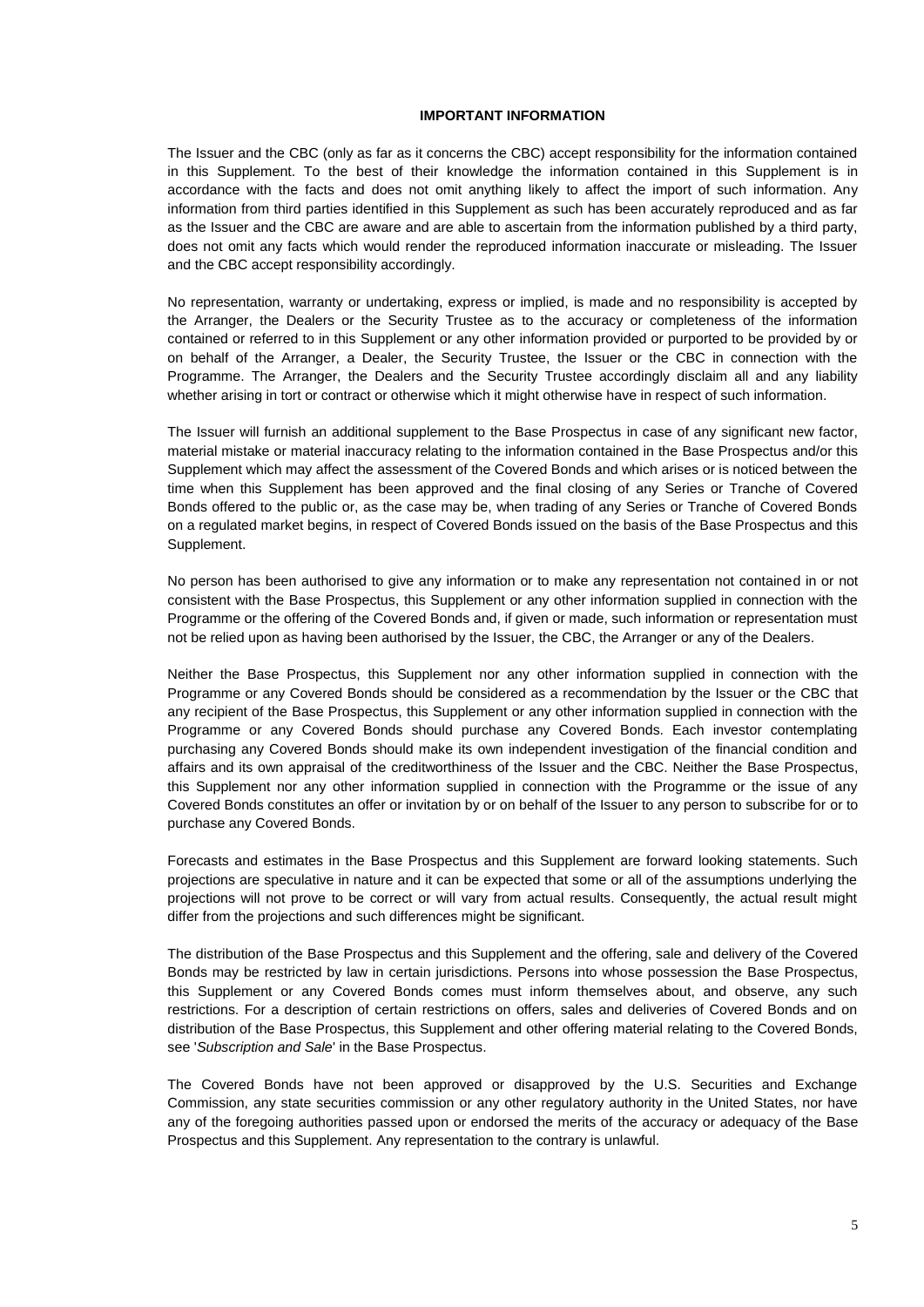The Covered Bonds have not been and will not be registered under the Securities Act and include Covered Bonds in bearer form that are subject to United States tax law requirements. The Covered Bonds may not be offered, sold or delivered within the United States or to United States persons as defined in Regulation S under the Securities Act, except in certain transactions permitted by U.S. tax regulations and the Securities Act. See '*Subscription and Sale*' in the Base Prospectus.

The credit ratings included or referred to in the Base Prospectus and this Supplement will be treated for the purposes of the CRA Regulation as having been issued by S&P upon registration pursuant to the CRA Regulation. S&P is established in the European Union and has been registered by the European Securities and Markets Authority as credit rating agencies in accordance with the CRA Regulation.

Whether or not a rating in relation to any Series of Covered Bonds will be treated as having been issued by a credit rating agency established in the European Union and registered under the CRA Regulation will be disclosed in the relevant Final Terms.

If a Stabilising Manager is appointed for a Series or Tranche of Covered Bonds, the relevant Stabilising Manager will be set out in the applicable Final Terms. The Stabilising Manager or any duly appointed person acting for the Stabilising Manager may over-allot or effect transactions with a view to supporting the market price of the relevant Series of Covered Bonds at a level higher than that which might otherwise prevail. However, there is no assurance that the Stabilising Manager (or persons acting on behalf of a Stabilising Manager) will undertake stabilisation action. Any stabilisation action may begin on or after the date on which adequate public disclosure of the terms of the offer of the relevant Series or Tranche of Covered Bonds is made and, if begun, may be ended at any time, but it must end no later than the earlier of thirty (30) calendar days after the issue date and sixty (60) calendar days after the date of the allotment of the relevant Series or Tranche of Covered Bonds. Any stabilisation action or over-allotment must be conducted by the Stabilising Manager (or any persons acting on behalf of the Stabilising Manager) in accordance with all applicable laws and rules as amended from time to time.

All references in this document to '**€**', '**EUR**' and '**euro**' refer to the currency introduced at the start of the third stage of European economic and monetary union pursuant to the EU Treaty on the functioning of the European Union, as amended.

The Arranger, the Dealers and/or their affiliates may have engaged, and may in the future engage, in investment banking and/or commercial banking transactions with, and may perform services for, the Issuer and their affiliates in the ordinary course of business. In addition, in the ordinary course of their business activities, the Arranger, the Dealers and their affiliates may make or hold a broad array of investments and actively trade debt and equity securities (or related derivative securities) and financial instruments (including bank loans) for their own account and for the accounts of their clients. Such investments and securities activities may involve securities and/or instruments of the Issuer or Issuer's affiliates. The Arranger, the Dealers and/or their affiliates that have a lending relationship with the Issuer routinely hedge their credit exposure to the Issuer consistent with their customary risk management policies. Typically, the Arranger, such Dealers and their affiliates would hedge such exposure by entering into transactions which consist of either the purchase of credit default swaps or the creation of short positions in securities, including potentially the Covered Bonds issued under the Programme. Any such short positions could adversely affect future trading prices of Covered Bonds issued under the Programme. The Arranger, the Dealers and their affiliates may also make investment recommendations and/or publish or express independent research views in respect of such securities or financial instruments and may hold, or recommend to clients that they acquire, long and/or short positions in such securities and instruments.

**EU MiFID II product governance / target market**: The Final Terms in respect of any Covered Bonds will include a legend entitled "MiFID II Product Governance" which will outline the target market assessment in respect of the Covered Bonds and which channels for distribution of the Covered Bonds are appropriate. Any person subsequently offering, selling or recommending the Covered Bonds (a "**distributor**") should take into consideration the target market assessment; however, a distributor subject to MiFID II is responsible for undertaking its own target market assessment in respect of the Covered Bonds (by either adopting or refining the target market assessment) and determining appropriate distribution channels.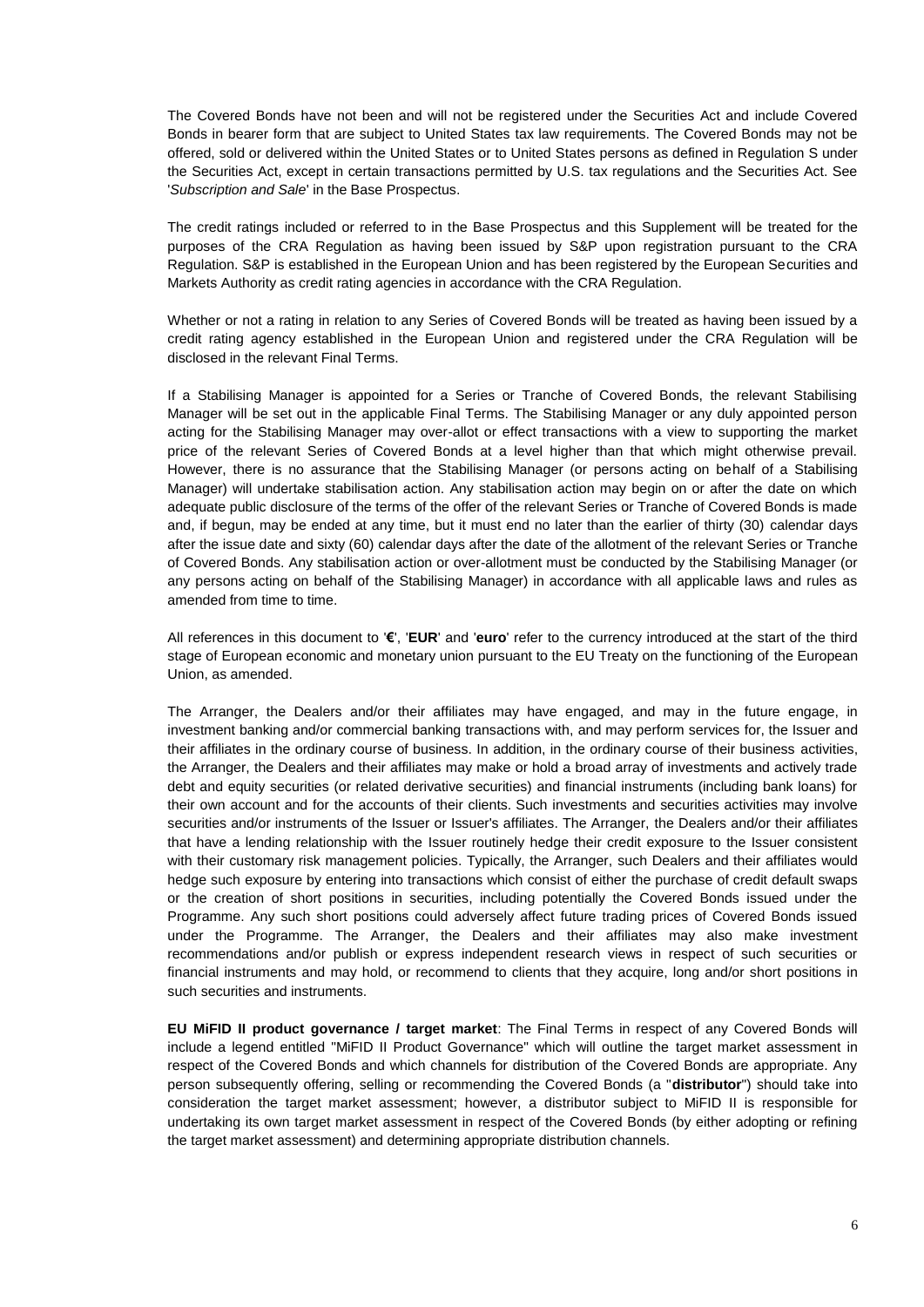A determination will be made in relation to each issue about whether, for the purpose of the MiFID Product Governance rules under EU Delegated Directive 2017/593 (the "**MiFID Product Governance Rules**"), the Arranger and/or any Dealer subscribing for any Covered Bonds is a manufacturer in respect of such Covered Bonds, but otherwise neither the Arranger nor any Dealer nor any of their respective affiliates will be a manufacturer for the purpose of the MiFID Product Governance Rules.

**UK MiFIR product governance / target market**: The Final Terms in respect of any Covered Bonds may include a legend entitled "UK MiFIR Product Governance" which will outline the target market assessment in respect of the Covered Bonds and which channels for distribution of the Covered Bonds are appropriate. Any person subsequently offering, selling or recommending the Covered Bonds (a "**distributor**") should take into consideration the target market assessment; however, a distributor subject to the FCA Handbook Product Intervention and Product Governance Sourcebook (the "**UK MiFIR Product Governance Rules**") is responsible for undertaking its own target market assessment in respect of the Covered Bonds (by either adopting or refining the target market assessment) and determining appropriate distribution channels.

A determination will be made in relation to each issue about whether, for the purpose of the UK MiFIR Product Governance Rules, any Arranger and/or any Dealer subscribing for any Covered Bonds is a manufacturer under the UK MIFIR Product Governance Rules in respect of such Covered Bonds, but otherwise neither the Arranger nor the Dealers nor any of their respective affiliates will be a manufacturer for the purpose of the UK MIFIR Product Governance Rules.

**Benchmarks Regulation**: Interest and/or other amounts payable under the Covered Bonds may be calculated by reference to certain reference rates. Any such reference rate may constitute a benchmark under the Benchmarks Regulation. If any such reference rate does constitute such a benchmark, the relevant Final Terms will indicate whether or not the administrator thereof is included in the register of administrators and benchmarks established and maintained by ESMA pursuant to Article 36 (Register of administrators and benchmarks) of the Benchmarks Regulation. Not every reference rate will fall within the scope of the Benchmarks Regulation. Furthermore, transitional provisions in the Benchmarks Regulation may have the result that an administrator and/or a benchmark is not required to appear in the register of administrators and benchmarks at the date of the relevant Final Terms. The registration status of any administrator or benchmark under the Benchmarks Regulation is a matter of public record and, save where required by applicable law, the Issuer does not intend to update any Final Terms to reflect any change in the registration status of the administrator.

Amounts payable under the Covered Bonds may be calculated by reference to EURIBOR or €STR which is provided by European Money Markets Institute (EMMI) or the European Central Bank (ECB) respectively. As at the date of this Supplement, European Money Markets Institute (EMMI), in relation to it providing EURIBOR appears in the register of administrators and benchmarks established and maintained by the European Securities and Markets Authority (ESMA) pursuant to article 36 of the Benchmarks Regulation. The European Central Bank (ECB) is excluded from the scope of the Benchmarks Regulation pursuant to article 2(2)(a) of the Benchmarks Regulation and therefore does not appear in the aforementioned register.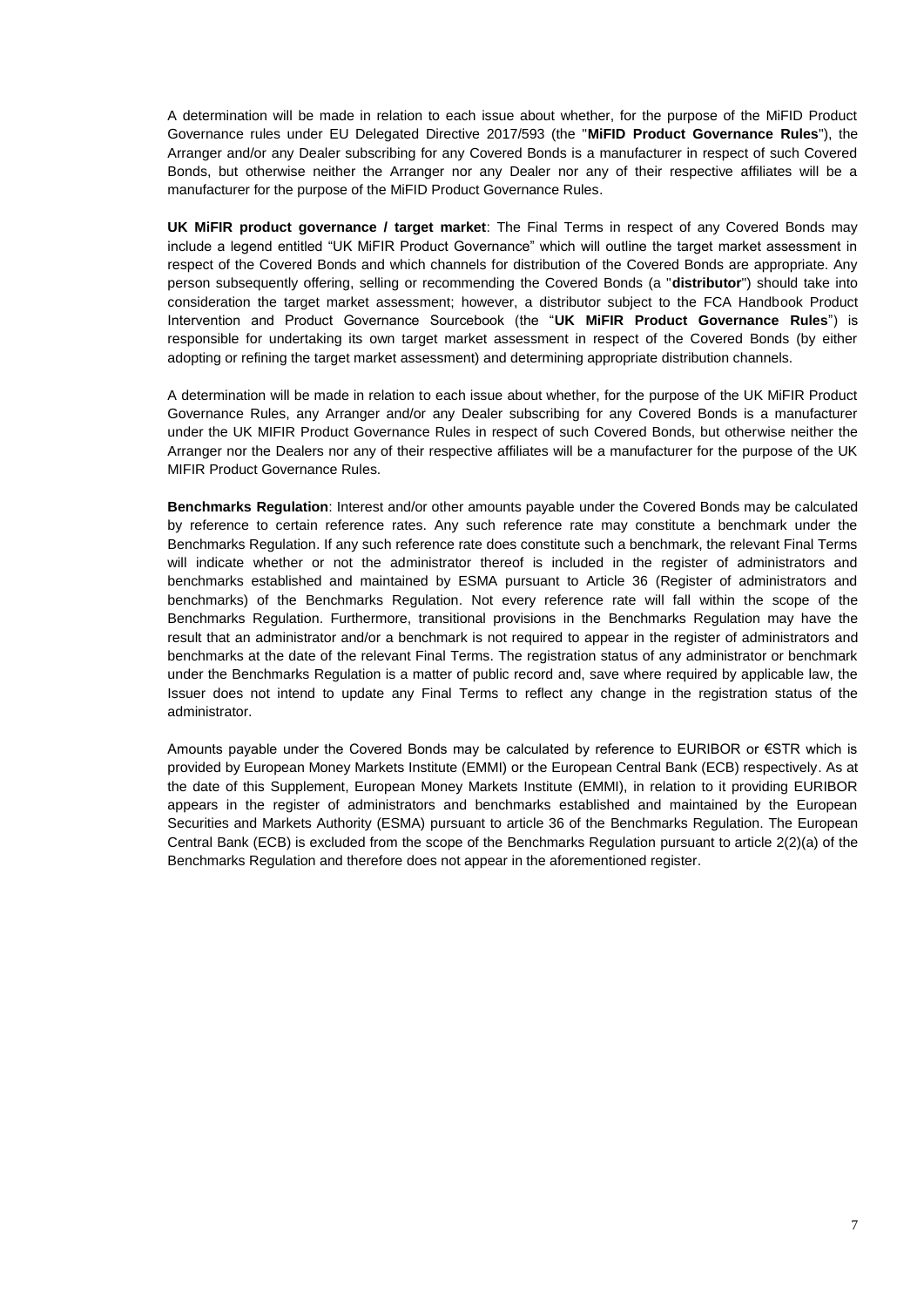# **MODIFICATIONS TO THE BASE PROSPECTUS**

The following are amendments to the text of the Base Prospectus.

1. Due to the changes in relation to the United Kingdom's withdrawal from the European Union, on page 1, the paragraphs "Prohibition of sales to EEA and UK retail investors" up and until the paragraph starting with "a determination will be made [...]" shall be deleted and replaced as follows:

"**PROHIBITION OF SALES TO EEA RETAIL INVESTORS**: The Covered Bonds are not intended to be offered, sold or otherwise made available to and should not be offered, sold or otherwise made available to any retail investor in the European Economic Area ("**EEA**"). For these purposes, a retail investor means a person who is one (or more) of: (i) a retail client as defined in point (11) of Article 4(1) of Directive 2014/65/EU (as amended, "**MiFID II**"); (ii) a customer within the meaning of Directive (EU) 2016/97 (the "**IDD**"), where that customer would not qualify as a professional client as defined in point (10) of Article 4(1) of MiFID II; or (iii) not a qualified investor as defined in Regulation (EU) 2017/1129, including any commission delegated regulation thereunder (the "**Prospectus Regulation**"). Consequently no key information document required by Regulation (EU) No 1286/2014 (as amended, the "**PRIIPs Regulation**") for offering or selling the Covered Bonds or otherwise making them available to retail investors in the EEA has been prepared and therefore offering or selling the Covered Bonds or otherwise making them available to any retail investor in the EEA may be unlawful under the PRIIPs Regulation.

**EU MiFID II product governance / target market**: The Final Terms in respect of any Covered Bonds will include a legend entitled "MiFID II Product Governance" which will outline the target market assessment in respect of the Covered Bonds and which channels for distribution of the Covered Bonds are appropriate. Any person subsequently offering, selling or recommending the Covered Bonds (a "**distributor**") should take into consideration the target market assessment; however, a distributor subject to MiFID II is responsible for undertaking its own target market assessment in respect of the Covered Bonds (by either adopting or refining the target market assessment) and determining appropriate distribution channels.

A determination will be made in relation to each issue about whether, for the purpose of the MiFID Product Governance rules under EU Delegated Directive 2017/593 (the "**MiFID Product Governance Rules**"), the Arranger and/or any Dealer subscribing for any Covered Bonds is a manufacturer in respect of such Covered Bonds, but otherwise neither the Arranger nor any Dealer nor any of their respective affiliates will be a manufacturer for the purpose of the MiFID Product Governance Rules.

**PROHIBITION OF SALES TO UK RETAIL INVESTORS**: The Covered Bonds are not intended to be offered, sold or otherwise made available to and should not be offered, sold or otherwise made available to any retail investor in the United Kingdom ("**UK**"). For these purposes, a retail investor means a person who is one (or more) of: (i) a retail client, as defined in point (8) of Article 2 of Regulation (EU) No 2017/565 as it forms part of domestic law by virtue of the European Union (Withdrawal) Act 2018 ("**EUWA**"); (ii) a customer within the meaning of the provisions of the FSMA and any rules or regulations made under the FSMA to implement Directive (EU) 2016/97, where that customer would not qualify as a professional client, as defined in point (8) of Article 2(1) of Regulation (EU) No 600/2014 as it forms part of domestic law by virtue of the EUWA; or (iii) not a qualified investor as defined in Article 2 of Regulation (EU) 2017/1129 as it forms part of domestic law by virtue of the EUWA. Consequently no key information document required by Regulation (EU) No 1286/2014 as it forms part of domestic law by virtue of the EUWA (the "**UK PRIIPs Regulation**") for offering or selling the Covered Bonds or otherwise making them available to retail investors in the UK has been prepared and therefore offering or selling the Covered Bonds or otherwise making them available to any retail investor in the UK may be unlawful under the UK PRIIPs Regulation.

**UK MiFIR product governance / target market**: The Final Terms in respect of any Covered Bonds may include a legend entitled "UK MiFIR Product Governance" which will outline the target market assessment in respect of the Covered Bonds and which channels for distribution of the Covered Bonds are appropriate. Any person subsequently offering, selling or recommending the Covered Bonds (a "**distributor**") should take into consideration the target market assessment; however, a distributor subject to the FCA Handbook Product Intervention and Product Governance Sourcebook (the "**UK MiFIR Product Governance Rules**") is responsible for undertaking its own target market assessment in respect of the Covered Bonds (by either adopting or refining the target market assessment) and determining appropriate distribution channels.

A determination will be made in relation to each issue about whether, for the purpose of the UK MiFIR Product Governance Rules, any Arranger and/or any Dealer subscribing for any Covered Bonds is a manufacturer under the UK MIFIR Product Governance Rules in respect of such Covered Bonds, but otherwise neither the Arranger nor the Dealers nor any of their respective affiliates will be a manufacturer for the purpose of the UK MIFIR Product Governance Rules."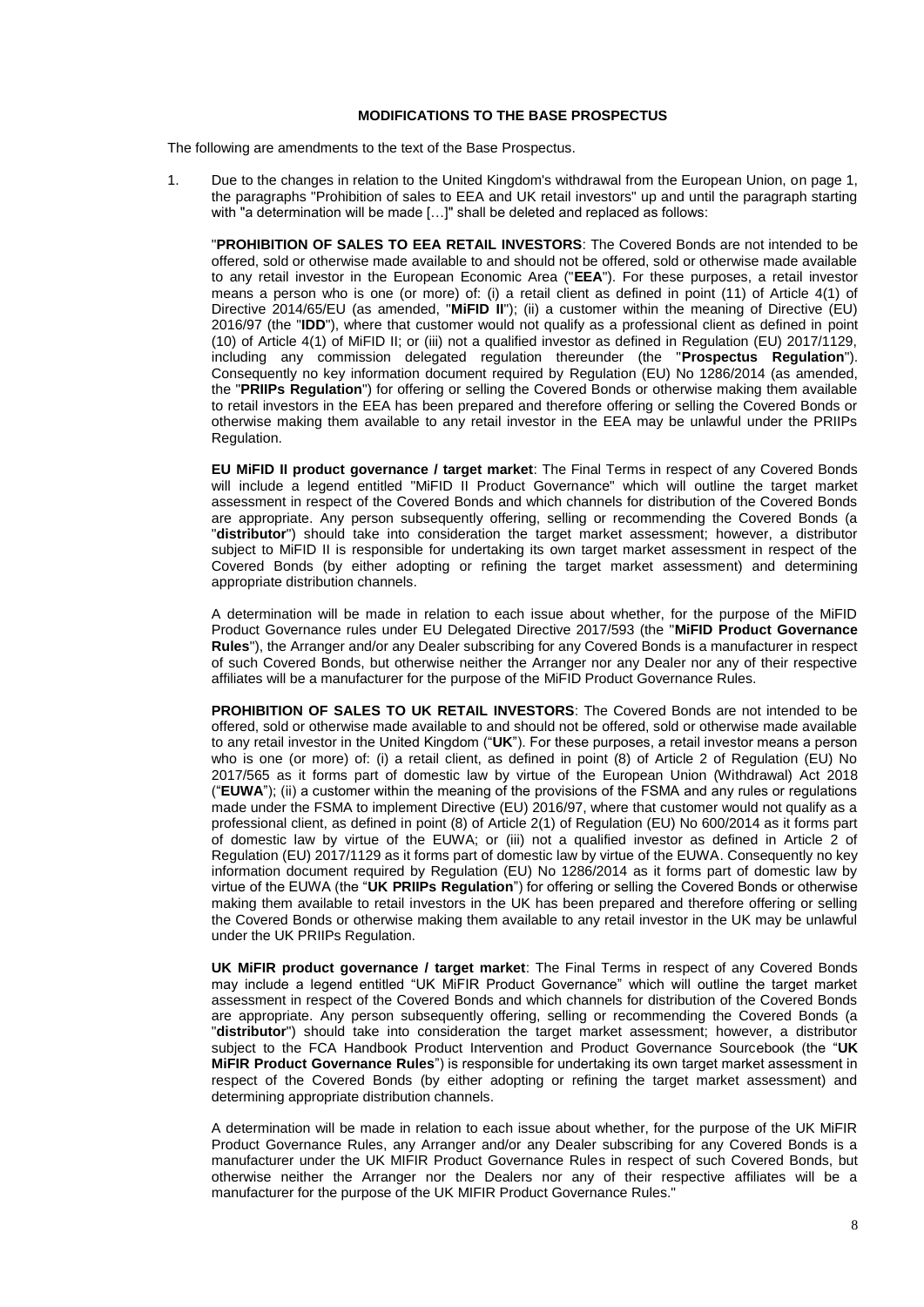2. Due to the introduction of a new withholding tax on interest payments as of 1 January 2021 in the Netherlands pursuant to the Dutch Withholding Tax Act 2021 (*Wet bronbelasting 2021*), on page 36, in the risk factor "*Risk that Covered Bonds that are subject to optional redemption by the Issuer, including for tax reasons, have a lower market value and reinvestment risk*", the third paragraph starting with "in relation hereto, […]" up and until the sixth paragraph starting with "generally, an entity is considered […]" shall be deleted and replaced as follows:

"In relation hereto, a new conditional withholding tax of 25% on interest payments became effective in the Netherlands as of 1 January 2021. The new withholding tax will generally apply to interest payments made by an entity tax resident in the Netherlands, like the Issuer, to an 'affiliated entity' tax resident in a 'low tax jurisdiction'.

For these purposes, a jurisdiction is considered a 'low tax jurisdiction', if such jurisdiction (i) has a corporation tax on business profits with a general statutory rate of less than 9%, or if such jurisdiction is included in the EU list of non-cooperative jurisdictions, and (ii) is included in the 'Dutch black list' as published by the Dutch Ministry of Finance. The Dutch black list will be updated annually on 1 October, and is applicable to the next calendar year. As of 1 January 2021, the following 23 jurisdictions are black-listed by the Dutch Ministry of Finance: American Samoa, Anguilla, Bahamas, Bahrain, Barbados, Bermuda, the British Virgin Islands, the Cayman Islands, Fiji, Guam, Guernsey, Isle of Man, Jersey, Palau, Panama, Samoa, Seychelles, Trinidad and Tobago, Turkmenistan, Turks and Caicos Islands, Vanuatu, the United Arab Emirates and the U.S. Virgin Islands.

Generally, an entity is considered a related entity to the Issuer if (i) it has a Qualifying Interest (as defined in section 5 (Covered Bonds) sub-section "Taxation in the Netherlands") in the Issuer, (ii) the Issuer has a Qualifying Interest in such entity, or (iii) a third party has a Qualifying Interest in both the Issuer and such entity."

3. Due to the introduction of a new withholding tax on interest payments as of 1 January 2021 in the Netherlands pursuant to the Dutch Withholding Tax Act 2021 (*Wet bronbelasting 2021*), on page 37, the paragraph starting with "If the Covered Bonds become subject to the new withholding tax […]" shall be deleted and replaced as follows:

"If the Covered Bonds become subject to the new withholding tax on interest, which became effective as of 1 January 2021, and the Issuer would become obliged to pay additional amounts as provided for in Condition 8 (*Taxation*) of the Terms and Conditions of the Covered Bonds as a result thereof, the Issuer may redeem the Covered Bonds, in whole but not in part, at its option under Condition 7(b) (*Redemption for tax reasons*) of the Terms and Conditions of the Covered Bonds."

- 4. Due to the introduction of a new withholding tax on interest payments as of 1 January 2021 in the Netherlands pursuant to the Dutch Withholding Tax Act 2021 (*Wet bronbelasting 2021*), on page 42, under paragraph E "Tax risks regarding the covered bonds", the following wording shall be added as a new second risk factor and the current second risk factor shall become the third risk factor:
- "**2. If the Covered Bonds become subject to a withholding tax on interest in the Netherlands, the Issuer will make the required withholding or deduction for the account of the Covered Bondholders subject to withholding and shall not be obliged to pay additional amounts to such Covered Bondholders**

The Netherlands has introduced a new withholding tax on (deemed) interest payments as of 1 January 2021 pursuant to the Dutch Withholding Tax Act 2021 (*Wet bronbelasting 2021*). The new withholding tax will generally apply to interest payments made by an entity tax resident in the Netherlands, like the Issuer, to a related entity (as described below), if such related entity (i) is considered to be tax resident in a Listed Jurisdiction (as defined below), (ii) has a permanent establishment lovated in a Listed Jurisdiction to which the interest payment is attributable, (iii) is entitled to the interest payment for the main purpose or one of the main purposes to avoid taxation for another person, (iv) is a hybrid entity (a hybrid mismatch), or (v) is not resident in any jurisdiction, all within the meaning of the Dutch Withholding Tax Act 2021.

For purposes of the Dutch Withholding Tax Act 2021, an entity is considered a *related entity* if (i) such entity has a Qualifying Interest (as defined below) in the Issuer; (ii) the Issuer has a Qualifying Interest in such entity; or (iii) a third party has a Qualifying Interest (as defined below) in both the Issuer and such entity. The term ''**Qualifying Interest**'' means a directly or indirectly held interest – either individually or jointly as part of a collaborating group (*samenwerkende groep*) – that confers a definite influence over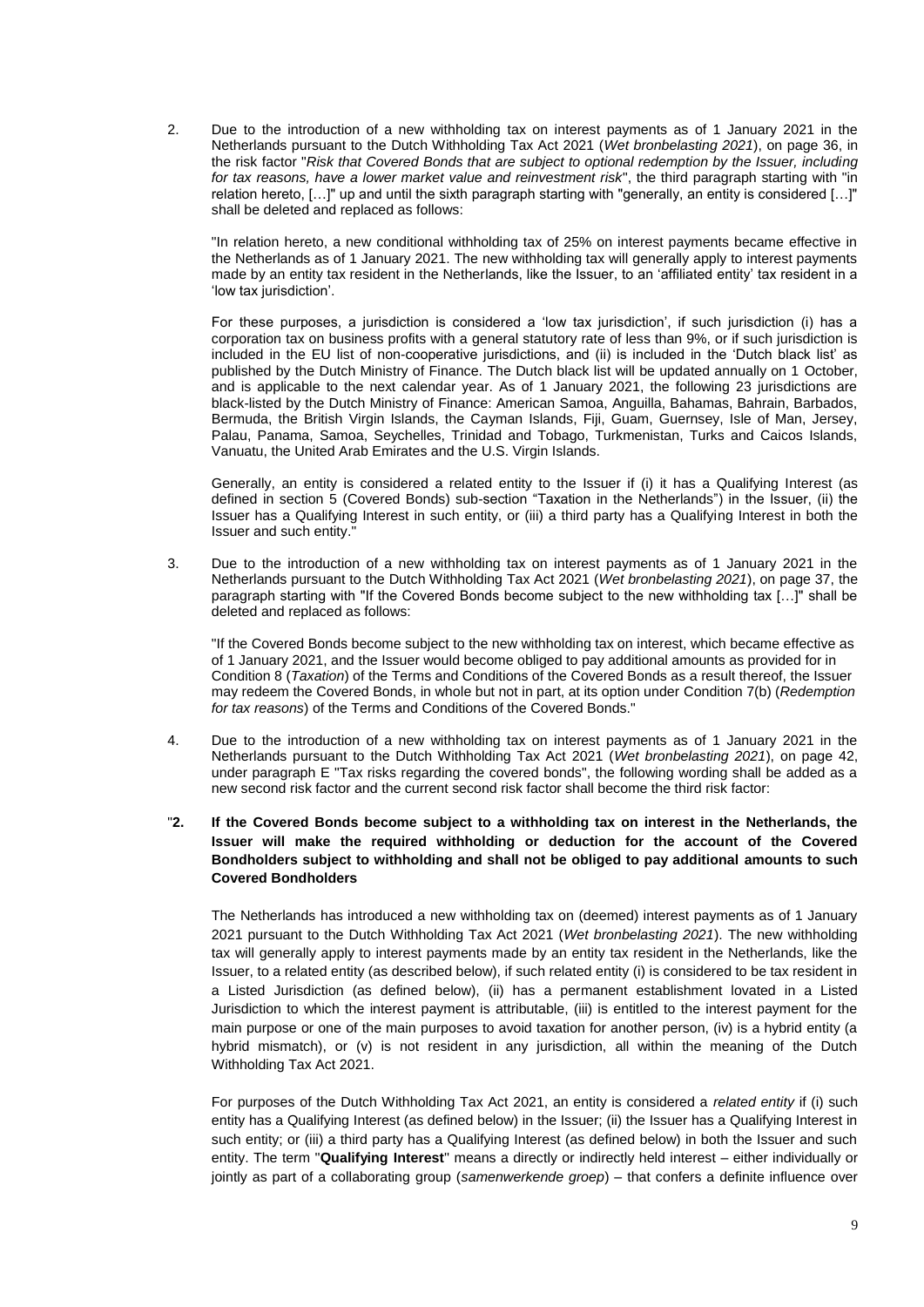the company's decisions and allows the holder of such interest to determine its activities (within the meaning of case law of the European Court of Justice on the freedom of establishment (*vrijheid van vestiging*)).

A jurisdiction is considered a listed jurisdiction (a "**Listed Jurisdiction**"), if it is listed in the yearly updated Dutch Regulation on low-taxing jurisdictions and non-cooperative jurisdictions for tax purposes (*Regeling laagbelastende staten en niet-coöperatieve rechtsgebieden voor belastingdoeleinden*) which includes (i) jurisdictions with a corporation tax on business profits with a general statutory rate of less than 9% and (ii) jurisdictions that are included in the EU list of non-cooperative jurisdictions.

For the fiscal year 2021, the following 23 jurisdictions are Listed Jurisdictions: American Samoa, Anguilla, the Bahamas, Bahrain, Barbados, Bermuda, the British Virgin Islands, the Cayman Islands, Fiji, Guam, Guernsey, Isle of Man, Jersey, Palau, Panama, Samoa, Seychelles, Trinidad and Tobago, Turkmenistan, Turks and Caicos Islands, Vanuatu, the United Arab Emirates, and the U.S. Virgin Islands.

In practice, the Issuer may not always be able to assess whether a holder of Covered Bonds is a related entity with respect to the Issuer or located in a Listed Jurisdiction. The parliamentary history is unclear on the Issuer's responsibilities to determine the absence of related entities in respect of covered bonds issued in the market, like the Covered Bonds.

As provided in Condition 8 (*Taxation*), if withholding or deduction is required under the Dutch Withholding Tax Act 2021, the Issuer or the Paying Agent (as the case may be) will make the required withholding or deduction of such taxes for the account of the holder of Covered Bonds and shall not be obliged to pay any additional amounts to the holder of Covered Bonds in respect of the withholding or deduction. In the event interest payments in respect of the Covered Bonds become subject to the new withholding tax in the Netherlands, this may adversely impact the net income received by the Covered Bondholders under the Covered Bonds."

5. Due to the changes in relation to the United Kingdom's withdrawal from the European Union, in section 4 (Nationale Nederlanden Bank N.V.) on page 74, the paragraph "Brexit" shall be deleted and replaced as follows:

## "**Brexit**

On 31 January 2020, the United Kingdom formally left the European Union, and on 1 January 2021, the new trade agreement between the two parties came into effect. With regard to financial services, the implication of the new agreement is that UK service providers no longer benefit from automatic access to the EU Single Market. For NN Bank, this entails a limit on the services it can obtain from UK counterparts. NN Bank ensured it was prepared for this situation and put an EU-based framework in place to safeguard continuity of services.

The derivatives portfolio of NN Bank is cleared via two clearing houses, LCH and Eurex. Due to the departure by the United Kingdom from the European Union as of 1 January 2021, LCH is no longer authorised under the European Market Infrastructure Regulation (EMIR) as a Central Clearing Counterparty and now requires a Third Country recognition under the European clearing obligations. Temporary equivalence and recognition has been granted by the European Commission and European Securities and Markets Authority (ESMA) until 30 June 2022, ensuring clearing access to LCH for European parties for this period of time. Given the temporary nature of the decisions by the European Commission and ESMA, NN Bank will actively manage the distribution of exposures between both clearing houses.".

6. Due to the accession of two new members and some amendments in the additional positions of current members of the supervisory board of Nationale Nederlanden Bank N.V., in section 4 (Nationale Nederlanden Bank N.V.) on page 76, the paragraph "Members of the Supervisory Board" shall be deleted and replaced as follows:

"As at the date of this Base Prospectus, the Supervisory Board consists of the following persons:

Mr H.G.M. (Hein) Blocks (1945), chair (independent). Mr Blocks has a long background in the banking industry. He is also chair of Bestuur Stichting Administratiekantoor KLM (SAK2), member of the Raad van Advies Autoriteit Persoonsgegevens, member of the Raad van Toezicht Elisabeth Otter Knoll Stichting, chair Vereniging van Eigenaars Zuid Een Egmond, chair supervisory board Zeedijk N.V. and member board Stichting BlocksGoetheer Fonds;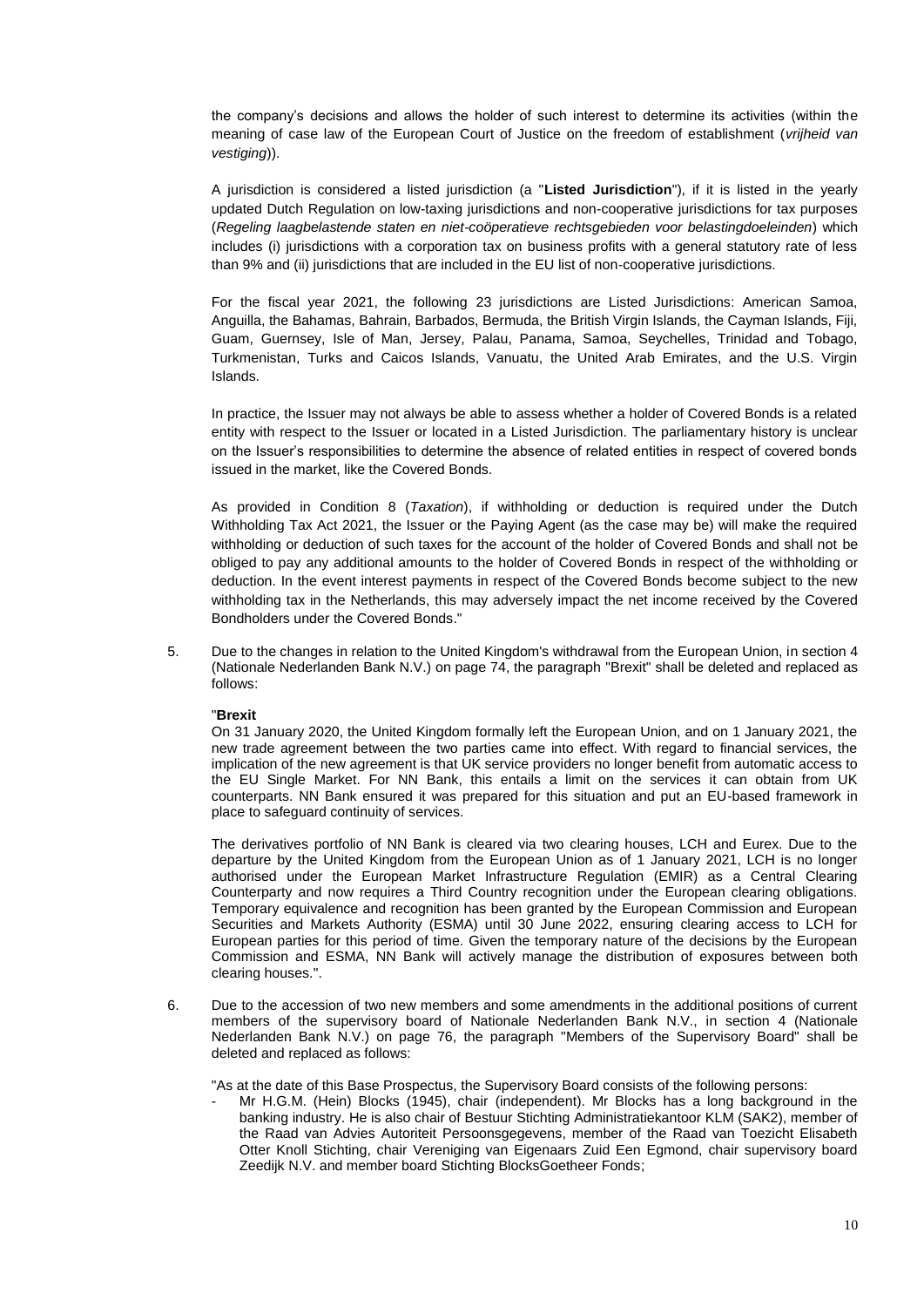- Mr. A.A.G. (André) Bergen (1950) (independent), former CEO of the Belgian KBC Group, is an experienced management and supervisory board member of large financial institutions, also chair of the audit and risk committee of the supervisory board of Nationale-Nederlanden Bank N.V.;
- Mrs A.M. (Anne) Snel-Simmons (1968) (independent), partner Risk, Compliance & Legal at DIF Capital Partners and Supervisory Board member of NatWest Markets N.V.;
- Mr D. (Delfin) Rueda (1964), also chief financial officer and member of the executive board of NN Group and member of the supervisory boards of amongst others Nationale-Nederlanden Levensverzekering Maatschappij N.V., Movir N.V., Nationale-Nederlanden Schadeverzekering Maatschappij N.V., NN Non-Life Insurance N.V., chair of the supervisory board of NN Re N.V. and chair of CFO Forum; and
- Mr T. (Tieerd) Bosklopper (1975), also CEO Netherlands Non-life, Banking & Technology and Member of the Management Board NN Group.

The business address of the members of the Supervisory Board is the registered address of the Issuer, at Prinses Beatrixlaan 35-37, 2595 AK The Hague, the Netherlands."

7. Due to the accession of two new members and some amendments in the additional positions of current members of the supervisory board of Nationale Nederlanden Bank N.V., in section 4 (Nationale Nederlanden Bank N.V.) on page 76, the first paragraph under 'Potential conflicts of interest' shall be deleted and replaced as follows:

"Other than the fact that two members of the Supervisory Board are not independent from an NN Group N.V. perspective, because Mr Rueda is a member of the executive board and management board and Mr Bosklopper is a member of the management board of NN Group, there are no actual or potential conflicts of interests between any duties owed by the members of the Supervisory Board to the Issuer and any private interests or other duties that such person may have. There is no family relationship between any member of the Management Board or the Supervisory Board."

8. Due to the changes in relation to the United Kingdom's withdrawal from the European Union, on page 84, the paragraphs "Prohibition of sales to EEA and UK retail investors" and "MiFID II product governance / Professional investors and eligible counterparties only targetmarket" shall be deleted and replaced as follows:

"**PROHIBITION OF SALES TO EEA RETAIL INVESTORS** – The Covered Bonds are not intended to be offered, sold or otherwise made available to and should not be offered, sold or otherwise made available to any retail investor in the European Economic Area ("**EEA**"). For these purposes, a retail investor means a person who is one (or more) of: (i) a retail client as defined in point (11) of Article 4(1) of Directive 2014/65/EU (as amended, "MiFID II"); (ii) a customer within the meaning of Directive 2016/97/EU ("**IDD**"), where that customer would not qualify as a professional client as defined in point (10) of Article 4(1) of MiFID II; or (iii) not a qualified investor as defined in the Prospectus Regulation. Consequently no key information document required by Regulation (EU) No 1286/2014 (as amended, the "**PRIIPs Regulation**") for offering or selling the Covered Bonds or otherwise making them available to retail investors in the EEA has been prepared and therefore offering or selling the Covered Bonds or otherwise making them available to any retail investor in the EEA may be unlawful under the PRIIPs Regulation.

**EU MiFID II product governance / Professional investors and eligible counterparties only target market**: Solely for the purposes of [the/each] manufacturer's product approval process, the target market assessment in respect of the Covered Bonds has led to the conclusion that: (i) the target market for the Covered Bonds is eligible counterparties and professional clients only, each as defined in MiFID II; and (ii) all channels for distribution of the Covered Bonds to eligible counterparties and professional clients are appropriate. [Consider any negative target market]. Any person subsequently offering, selling or recommending the Covered Bonds (a "**distributor**") should take into consideration the manufacturer['s/s'] target market assessment; however, a distributor subject to MiFID II is responsible for undertaking its own target market assessment in respect of the Covered Bonds (by either adopting or refining the manufacturer['s/s'] target market assessment) and determining appropriate distribution channels.

[**PROHIBITION OF SALES TO UK RETAIL INVESTORS** - The Covered Bonds are not intended to be offered, sold or otherwise made available to and should not be offered, sold or otherwise made available to any retail investor in the United Kingdom ("**UK**"). For these purposes, a retail investor means a person who is one (or more) of: (i) a retail client, as defined in point (8) of Article 2 of Regulation (EU) No 2017/565 as it forms part of domestic law by virtue of the European Union (Withdrawal) Act 2018 ("**EUWA**"); (ii) a customer within the meaning of the provisions of the FSMA and any rules or regulations made under the FSMA to implement Directive (EU) 2016/97, where that customer would not qualify as a professional client, as defined in point (8) of Article 2(1) of Regulation (EU) No 600/2014 as it forms part of domestic law by virtue of the EUWA; or (iii) not a qualified investor as defined in Article 2 of Regulation (EU) 2017/1129 as it forms part of domestic law by virtue of the EUWA. Consequently no key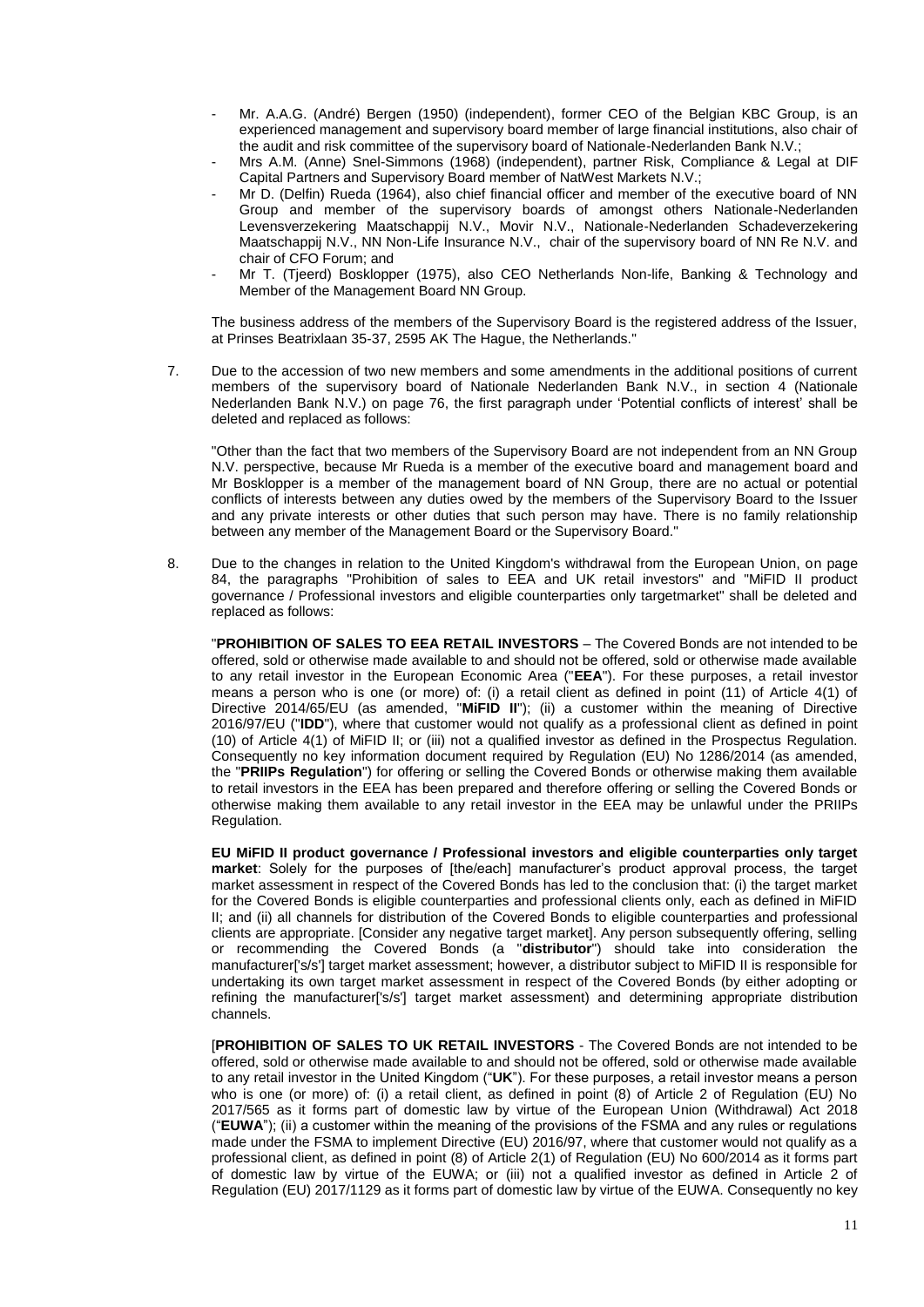information document required by Regulation (EU) No 1286/2014 as it forms part of domestic law by virtue of the EUWA (the "**UK PRIIPs Regulation**") for offering or selling the Covered Bonds or otherwise making them available to retail investors in the UK has been prepared and therefore offering or selling the Covered Bonds or otherwise making them available to any retail investor in the UK may be unlawful under the UK PRIIPs Regulation.]

[**UK MIFIR product governance / Professional investors and ECPs only target market** – Solely for the purposes of [the/each] manufacturer's product approval process, the target market assessment in respect of the Covered Bonds has led to the conclusion that: (i) the target market for the Covered Bonds is only eligible counterparties, as defined in the FCA Handbook Conduct of Business Sourcebook ("**COBS**"), and professional clients, as defined in Regulation (EU) No 600/2014 as it forms part of domestic law by virtue of the European Union (Withdrawal) Act 2018 ("**UK MiFIR**"); and (ii) all channels for distribution of the Covered Bonds to eligible counterparties and professional clients are appropriate. [Consider any negative target market]. Any person subsequently offering, selling or recommending the Covered Bonds (a "**distributor**") should take into consideration the manufacturer['s/s'] target market assessment; however, a distributor subject to the FCA Handbook Product Intervention and Product Governance Sourcebook (the "**UK MiFIR Product Governance Rules**") is responsible for undertaking its own target market assessment in respect of the Covered Bonds (by either adopting or refining the manufacturer['s/s'] target market assessment) and determining appropriate distribution channels.]"

- 9. Due to the introduction of a new withholding tax on interest payments as of 1 January 2021 in the Netherlands pursuant to the Dutch Withholding Tax Act 2021 (*Wet bronbelasting 2021*), on page 114, the part of the sentence "*(for the avoidance of doubt, the entering into effect of the Dutch Witholding Tax Act 2021 (Wet bronbelasting 2021) is considered a change in or amendment to the laws or regulations of the Netherlands)*" shall be deleted.
- 10. Due to the introduction of a new withholding tax on interest payments as of 1 January 2021 in the Netherlands pursuant to the Dutch Withholding Tax Act 2021 (*Wet bronbelasting 2021*), on page 119, in the section "Taxation", in item (b) "*; or*" shall be deleted and replaced by "*;*", in item (c) "*.*" shall be deleted and replaced by "*; or*" and a new item (d) shall be included:

"*(d) in respect of any covered bonds issued after 31 December 2020 by, or by a third party on behalf of, a holder of a Covered Bond who is subject to such taxes or duties pursuant to the Dutch Withholding Tax Act 2021 (Wet bronbelasting 2021).*"

11. Due to the introduction of a new withholding tax on interest payments as of 1 January 2021 in the Netherlands pursuant to the Dutch Withholding Tax Act 2021 (*Wet bronbelasting 2021*), in the chapter "Taxation in the Netherlands", on page 130, under the paragraph 'General' the following sentence will be removed from the second paragraph:

"*For the avoidance of doubt, this summary does not describe the consequences of the entering into effect of the Dutch Withholding Tax Act 2021 (Wet bronbelasting 2021), which act will enter into effect as per 1 January 2021.*"

12. Due to the introduction of a new withholding tax on interest payments as of 1 January 2021 in the Netherlands pursuant to the Dutch Withholding Tax Act 2021 (*Wet bronbelasting 2021*), on page 130, the paragraph "Withholding Tax" shall be deleted and replaced by the following:

## "**Withholding Tax**

All payments made by the Issuer under the Covered Bonds to holders of Covered Bonds other than holders that are related entities in respect of the Issuer (within the meaning of the Dutch Withholding Tax Act 2021) may be made free of withholding or deduction of, for or on account of any taxes of whatever nature imposed, levied, withheld or assessed by the Netherlands or any political subdivision or taxing authority thereof or therein.

Payments made by the Issuer under the Covered Bonds to holders of Covered Bonds that are related entities in respect of the Issuer (within the meaning of the Dutch Withholding Tax Act 2021), may be subject to a withholding tax at a rate of 25% in 2021 if such related entity (i) is considered to be resident (*gevestigd*) in a jurisdiction that is listed in the yearly updated Dutch Regulation on low-taxing states and non-cooperative jurisdictions for tax purposes (*Regeling laagbelastende staten en nietcoöperatieve rechtsgebieden voor belastingdoeleinden*), or (ii) has a permanent establishment located in a such jurisdiction to which the interest is attributable, or (iii) is entitled to the interest payable for the main purpose or one of the main purposes to avoid taxation for another person, or (iv) is a hybrid entity, or (v) is not resident in any jurisdiction, all within the meaning of the Dutch Withholding Tax Act 2021 (*Wet bronbelasting 2021*).

For purposes of the Dutch Withholding Tax Act 2021, an entity is considered a related entity if: (i) such entity has a Qualifying Interest (as defined below) in the Issuer;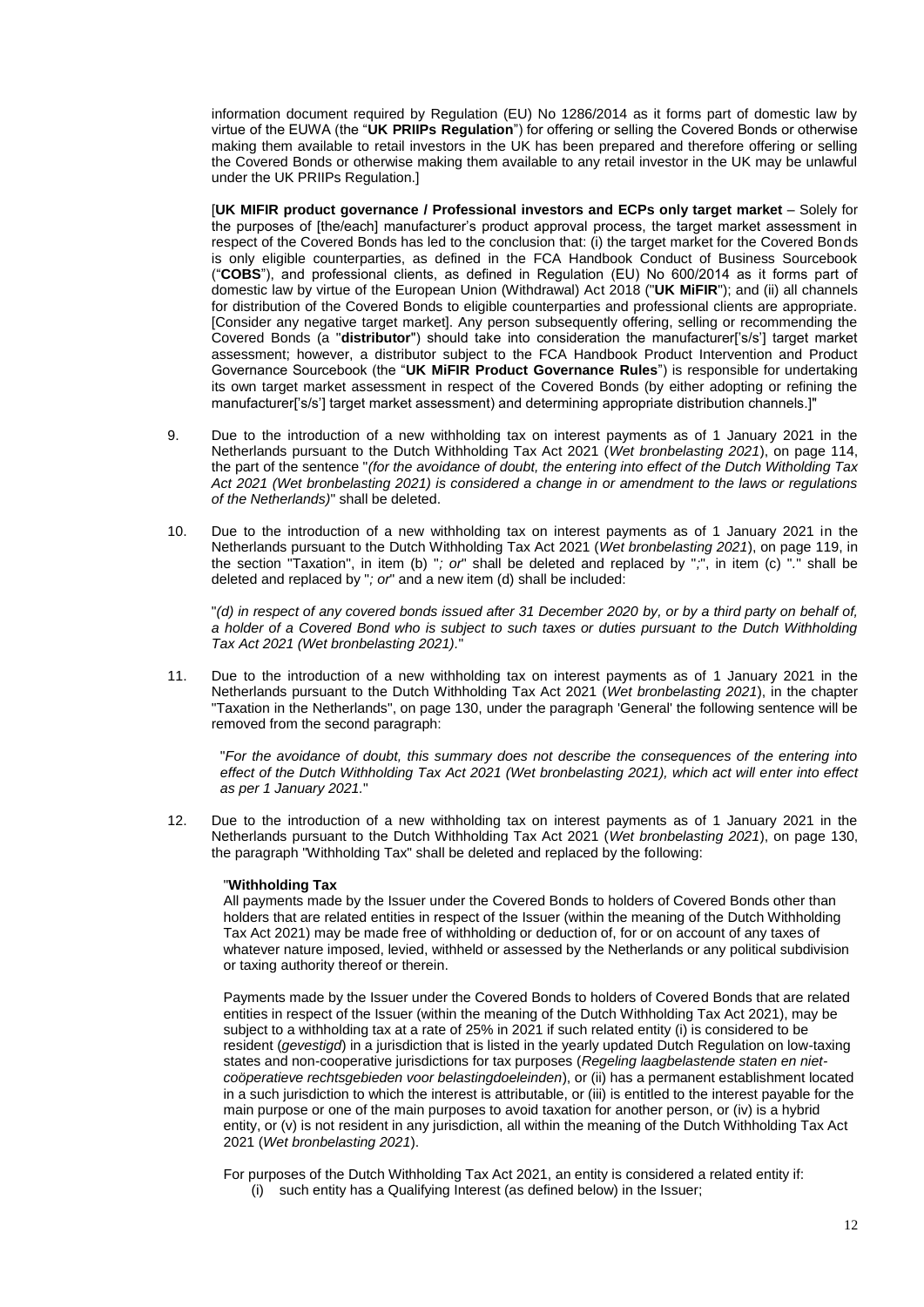- (ii) the Issuer has a Qualifying Interest in such entity; or
- (iii) a third party has a Qualifying Interest in both the Issuer and such entity.

The term "**Qualifying Interest**" means a directly or indirectly held interest – either individually or jointly as part of a collaborating group (*samenwerkende groep*) – that confers a definite influence over the company's decisions and allows the holder of such interest to determine its activities (within the meaning of case law of the European Court of Justice on the right of establishment (*vrijheid van vestiging*)).

See for more information "Risk Factors – Risk that Covered Bonds that are subject to optional redemption by the Issuer, including for tax reasons, have a lower market value and reinvestment risk"."

13. Due to the introduction of a new withholding tax on interest payments as of 1 January 2021 in the Netherlands pursuant to the Dutch Withholding Tax Act 2021 (*Wet bronbelasting 2021*), on page 131, the paragraphs "Dutch Resident Entities", "Dutch Resident Individuals" and "Income from savings and investments" shall be deleted and replaced by the following text:

### "*Dutch Resident Entities*

Generally speaking, if the Covered Bondholder is an entity that is a resident or deemed to be resident of the Netherlands for Dutch corporate income tax purposes (a "Dutch Resident Entity"), any payment under the Covered Bonds or any gain or loss realized on the disposal or deemed disposal of the Covered Bonds is subject to Dutch corporate income tax at a rate of 15% with respect to taxable profits up to €245,000 and 25% with respect to taxable profits in excess of that amount (tax rates and brackets as applicable for 2021).

### *Dutch Resident Individuals*

If a Covered Bondholder is an individual, resident or deemed to be resident of the Netherlands for Dutch income tax purposes (a "Dutch Resident Individual"), any payment under the Covered Bonds or any gain or loss realized on the disposal or deemed disposal of the Covered Bonds is taxable at the progressive income tax rates (with a maximum of 49.5% in 2021), if:

- (a) the Covered Bonds are attributable to an enterprise from which the Covered Bondholder derives a share of the profit, whether as an entrepreneur (*ondernemer*) or as a person who has a co-entitlement to the net worth (*medegerechtigd tot het vermogen*) of such enterprise without being a shareholder (as defined in the Dutch Income Tax Act 2001); or
- (b) the Covered Bondholder is considered to perform activities with respect to the Covered Bonds that go beyond ordinary asset management (normaal, actief vermogensbeheer) or derives benefits from the Covered Bonds that are taxable as benefits from other activities (*resultaat uit overige werkzaamheden*).

*Income from savings and investments*. If the above-mentioned conditions (a) and (b) do not apply to the individual Covered Bondholder, such holder will be taxed annually on a deemed return (with a maximum of 5.69% in 2021) on the individual's net investment assets (*rendementsgrondslag*) for the year, insofar the individual's net investment assets for the year exceed a statutory threshold. The deemed return on the individual's net investment assets for the year is taxed at a rate of 31%. Actual income, gains or losses in respect of the Covered Bonds are as such not subject to Dutch income tax.

The net investment assets for the year are the fair market value of the investment assets less the allowable liabilities on 1 January of the relevant calendar year. The Covered Bonds are included as investment assets. For the net investment assets on 1 January 2021, the deemed return ranges from 1.90% up to 5.69% (depending on the aggregate amount of the net investment assets on 1 January 2021). The deemed return will be adjusted annually on the basis of historic market yields."

14. Due to the changes in relation to the United Kingdom's withdrawal from the European Union, in the chapter "Subscription and Sale", on page 133, the paragraph "Prohibition of Sales to EEA and UK Retail investors" will be removed and replaced with the following text:

## "**Prohibition of Sales to EEA Retail Investors**

Each Dealer has represented and agreed, and each further Dealer appointed under the Programme will be required to represent and agree, that it has not offered, sold or otherwise made available and will not offer, sell or otherwise make available any Covered Bonds which are the subject of the offering contemplated by this Base Prospectus as completed by the Final Terms in relation thereto to any retail investor in the European Economic Area. For the purposes of this provision:

- (a) the expression "retail investor" means a person who is one (or more) of the following:
	- (i) a retail client as defined in point (11) of Article 4(1) of MiFID II; or
	- (ii) a customer within the meaning of IDD, where that customer would not qualify as a professional client as defined in point (10) of Article 4(1) of MiFID II; or